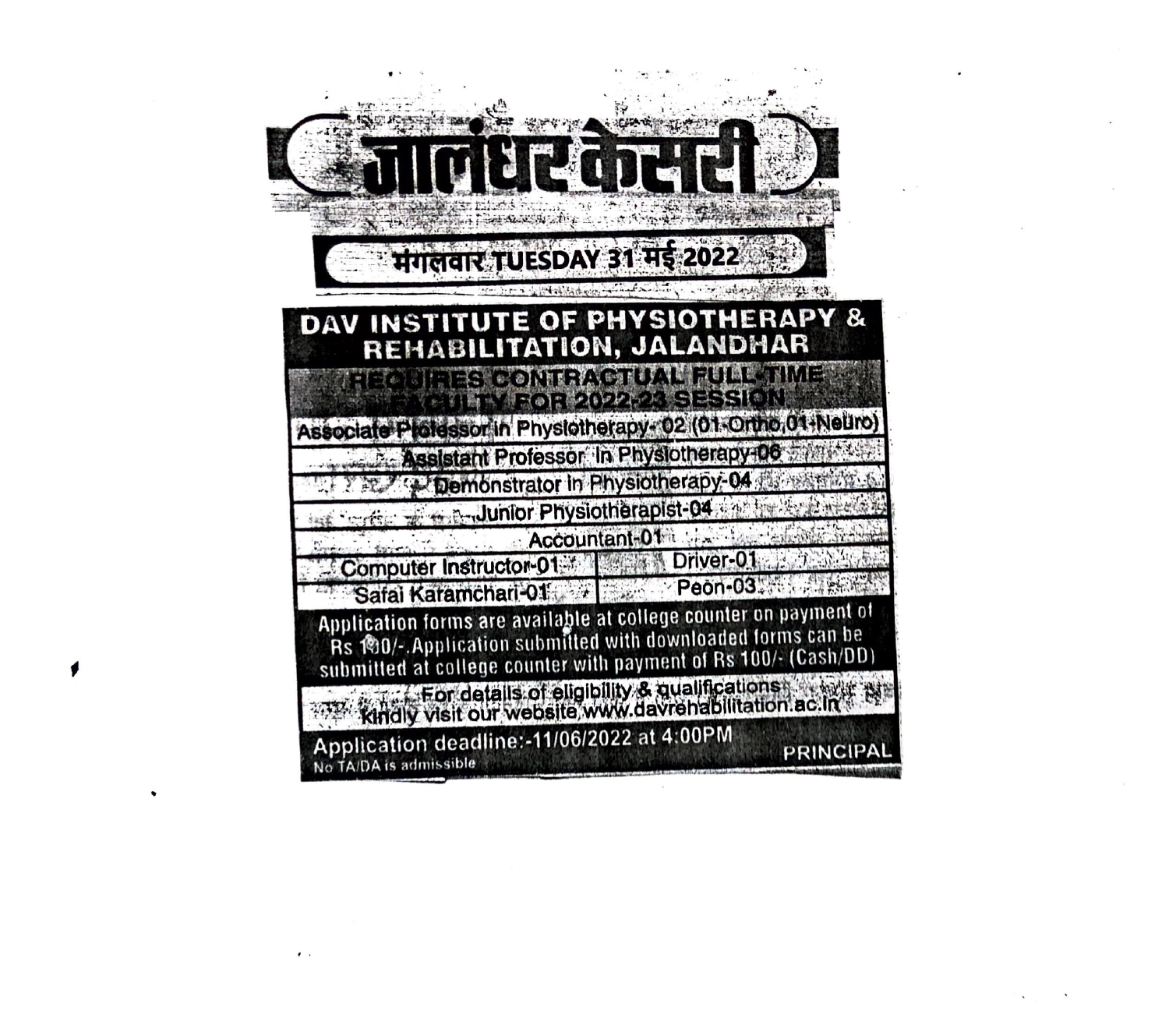## **Qualifications & Eligibility For various Posts:**

| Sr.              | <b>Name of Post</b> | Qualification                      | <b>Experience</b>            |
|------------------|---------------------|------------------------------------|------------------------------|
| N <sub>0</sub>   |                     |                                    |                              |
| 1.               | <b>ASSOCIATE</b>    | Master's Degree in Ortho/Neuro     | Minimum teaching             |
|                  | <b>PROFESSOR</b>    | branch of Physiotherapy (M.P.T)    | experience of at least 5     |
|                  |                     | from a recognized university after | years, out of which 3 years  |
|                  |                     | basic of B.P.T.                    | should be after P.G.         |
| 2.               | <b>ASSISTANT</b>    | Master's Degree in any branch of   | Freshers may apply           |
|                  | <b>PROFESSOR</b>    | Physiotherapy M.P.T/M.S.P.T        |                              |
|                  |                     | from a recognized university after |                              |
|                  |                     | basic of B.P.T.                    |                              |
| 3.               | <b>DEMONSTRATOR</b> | Bachelor degree in Physiotherapy   | 2 years clinical experience. |
|                  |                     | from recognized university.        |                              |
| $\overline{4}$ . | <b>JUNIOR</b>       | Bachelor degree in Physiotherapy   | Freshers may apply           |
|                  | PHYSIOTHERAPIST     | from recognized university         |                              |
| 5.               | <b>ACCOUNTANT</b>   | B.Com with knowledge of            | Person with 5 years or       |
|                  |                     | Accounting Software.               | more experience will be      |
|                  |                     |                                    | preferred.                   |
| 6.               | <b>COMPUTER</b>     | PG Qualification in Computer       | Freshers may apply           |
|                  | <b>INSTRUCTOR</b>   | (M. Sc, MCA) with knowledge of     |                              |
|                  |                     | web designing and graphics         |                              |
|                  |                     | (COREL) will be preferred.         |                              |
| 7.               | <b>DRIVER CUM</b>   | Matric and valid LMV License       | Persons with 5 years         |
|                  | <b>PEON</b>         |                                    | experience in govt /         |
|                  |                     |                                    | corporates will be           |
|                  |                     |                                    | preferred                    |
| 8.               | <b>PEON</b>         | 10+2, Graduates will be            |                              |
|                  |                     | preferred.                         |                              |
| 9.               | <b>SAFAI</b>        | 10TH (Matriculation)               |                              |
|                  | <b>KARAMCHARI</b>   |                                    |                              |

## **Important:-**

- 1. Last Date to submit application form at college counter or email is 11/06/2022 by 4:00 PM.
- 2. No TA/DA is admissible for appearing in interview.
- 3. The management reserves the right to alter the number of vacancies and/or withdraw the advertisement.
- 4. All appointments shall be purely on contractual Adhoc basis. The candidate shall have no claim to regularization of services after the contract period is over.
- 5. Eligible candidate shall be informed telephonically  $\&$ /or via email for schedule of interview.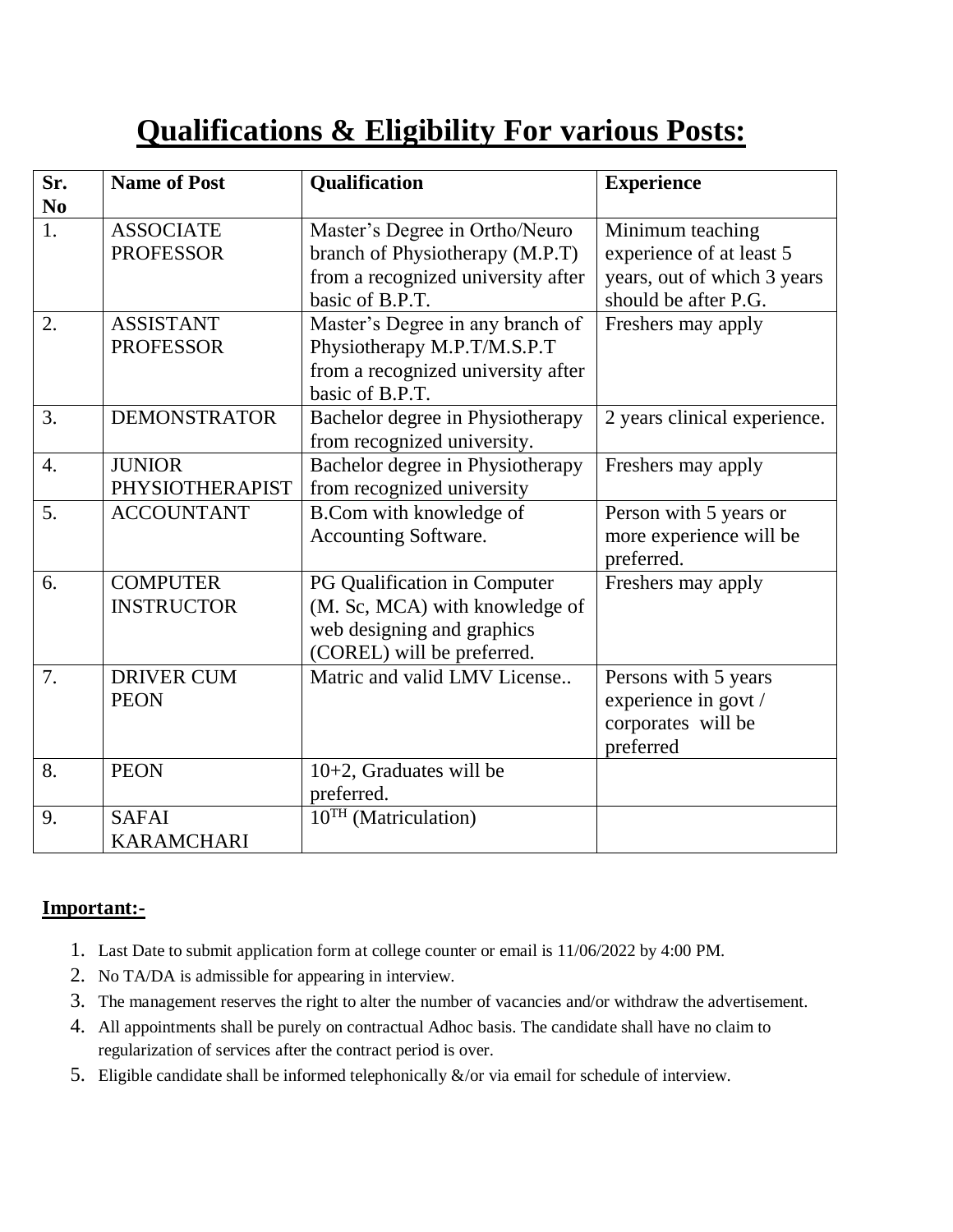

Qualifications

## **DAV INSTITUTE OF PHYSIOTHERAPY & REHABILITATION Mahatma Hans Raj Marg, Jalandhar ( Phones:2209228, 2208021)**

Application for the post of………………………………………………………………………...

Note: 1. Self attested copies of testimonials should be attached to the application.

2. Testimonials, in original, must be produced at the time of interview.

3. Applicants called for the interview will come at their on expenses.

4. The application should be sent under registered post through the present employer, if any

## **5. For downloaded forms, application fee should be remitted via cash/DD at the college counter.**

| 1. Name (in block letters)  |                    |                        |                        |               |                        |                   |  |  |  |
|-----------------------------|--------------------|------------------------|------------------------|---------------|------------------------|-------------------|--|--|--|
| 2. Father's/Husband Name    |                    |                        |                        |               |                        |                   |  |  |  |
| 3. Date of Birth            |                    |                        |                        | AgeYearsMonth |                        |                   |  |  |  |
| 4. Marital Status:          |                    |                        |                        |               | Unmarried/Married      |                   |  |  |  |
| 5. Correspondence Address:- |                    |                        |                        |               |                        |                   |  |  |  |
|                             |                    |                        |                        |               |                        |                   |  |  |  |
|                             | Mobile no:-        |                        |                        |               |                        |                   |  |  |  |
|                             | Email:-            |                        |                        |               |                        |                   |  |  |  |
|                             |                    |                        |                        |               |                        |                   |  |  |  |
| 6. ACADEMIC QUALIFICATIONS: |                    |                        |                        |               |                        |                   |  |  |  |
| Examination                 | Year of<br>Passing | Speciality<br>(if any) | Mark                   |               | Div / Grade<br>Obtd. % | Board/ University |  |  |  |
| 10 <sup>th</sup> /Matric    |                    |                        | Total:-<br>Obtained :- |               |                        |                   |  |  |  |
| $12^{th}$ /Sr. Sec          |                    |                        | Total:-<br>Obtained :- |               |                        |                   |  |  |  |
| Graduation<br>$(B.P.T/\_$   |                    |                        | Total:-<br>Obtained :- |               |                        |                   |  |  |  |
| Post Graduation<br>(M.P.T/  |                    |                        | Total:-<br>Obtained :- |               |                        |                   |  |  |  |
| Ph.D.                       |                    |                        | Total:-<br>Obtained :- |               |                        |                   |  |  |  |
| Additional                  |                    |                        | Total:-                |               |                        |                   |  |  |  |

Obtained :-